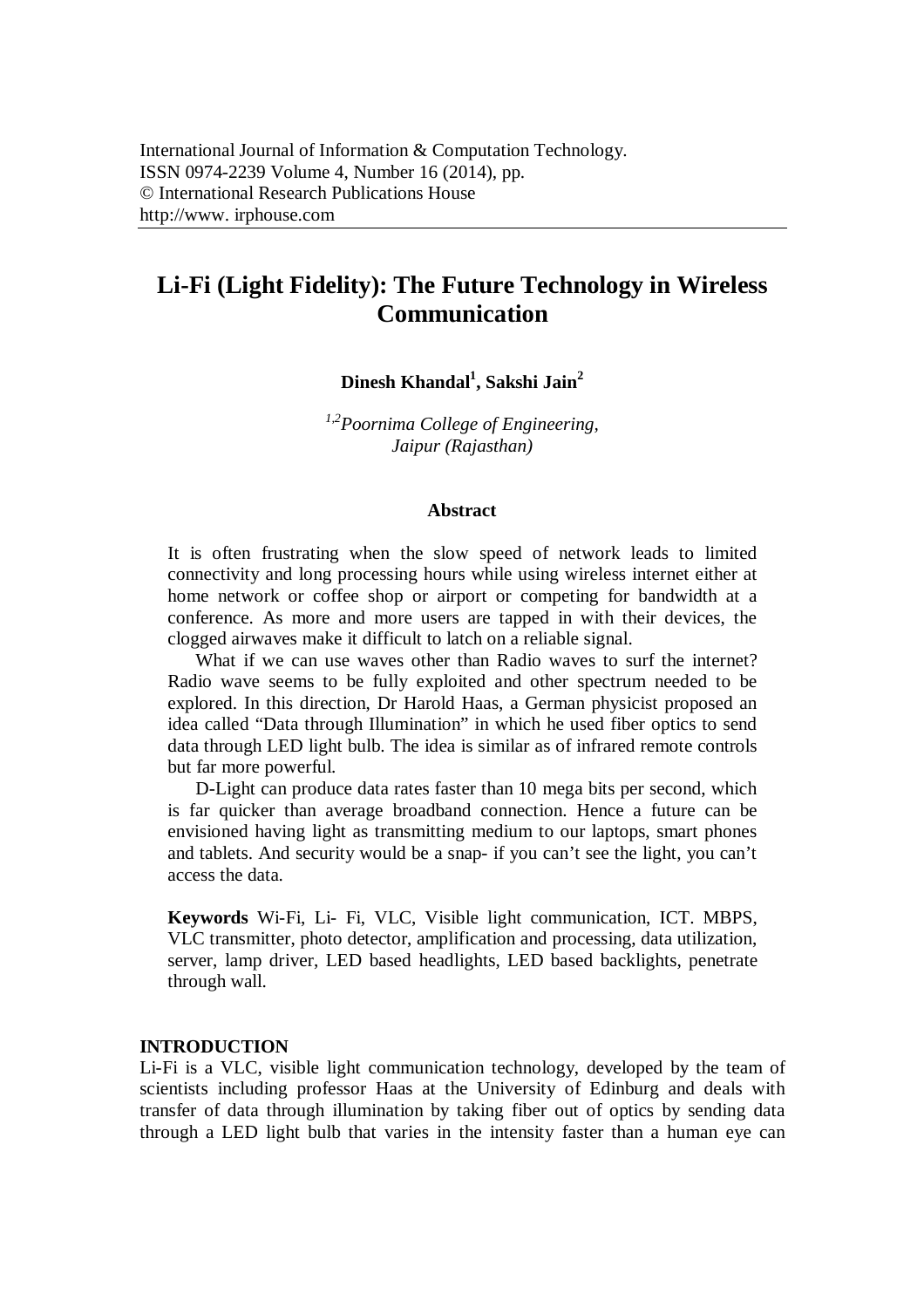follow. Dr Haas amazed people by streaming HD video from a standard LED lamp, at TED Global in July 2011 and thereby coined the term Li-Fi. Li-Fi is now part of visible light communication (VLC) PAN IEEE 802.15.7 standard. It can be very easily explained as, if the LED is ON, you are transmitting the data means you transmit a digital 1 ; and if the LED is OFF you transmit a digital 0,or null, or simply no data transfer happens. As one can switch them on and off very frequently one can transmit data easily because the LEDs intensity is modulated so rapidly that human eye cannot notice, so the output in form of light appears constant and hence offering permanent connectivity. More sophistication in the transmission techniques can further increase the data rates through VLC. Till now it was implemented through white LED bulbs only but teams at the University of Oxford and the University of Edinburgh are focusing on parallel data transmission by using multiple LEDs or array of LEDs, where each LED transmits a different stream of data. Mixtures of red, blue, green LEDs are also used by some groups to encode different data channels by altering the light frequencies. In simple terms we can consider it to be a light based Wi-Fi which has achieved blistering high speed in the labs at Heinrich Hertz institute in Berlin, Germany of around 500 megabytes per second using a standard white-light LED. So quiet obviously, modems would be replaced by transceiver fitted LED lamps which can serve both in purposes of lightening the room as well as transmitting the data. The technology uses a part of an electromagnetic spectrum and was demonstrated at 2012 consumer electronics show in Las Vegas whereby a pair of Cisco smart phone was used to exchange data using light of varying intensity from their screens.

#### **Harold Haas and his work**

As it is stated, professor Haas has meanwhile showed that the spectrum has got enough capacity to hold data and is yet has 10,000 times more availability as an infrastructure, globally. There lies a great potential in this technology to change everything that we used for accessing the data today over internet, or streaming videos, receiving mails etc[13].

Simply if you are receiving the light means you are connected and if you block it off you are simply offline. the data could be received in familiar forms of waves like visible light, infrared or ultraviolet and thus the future possibilities are many.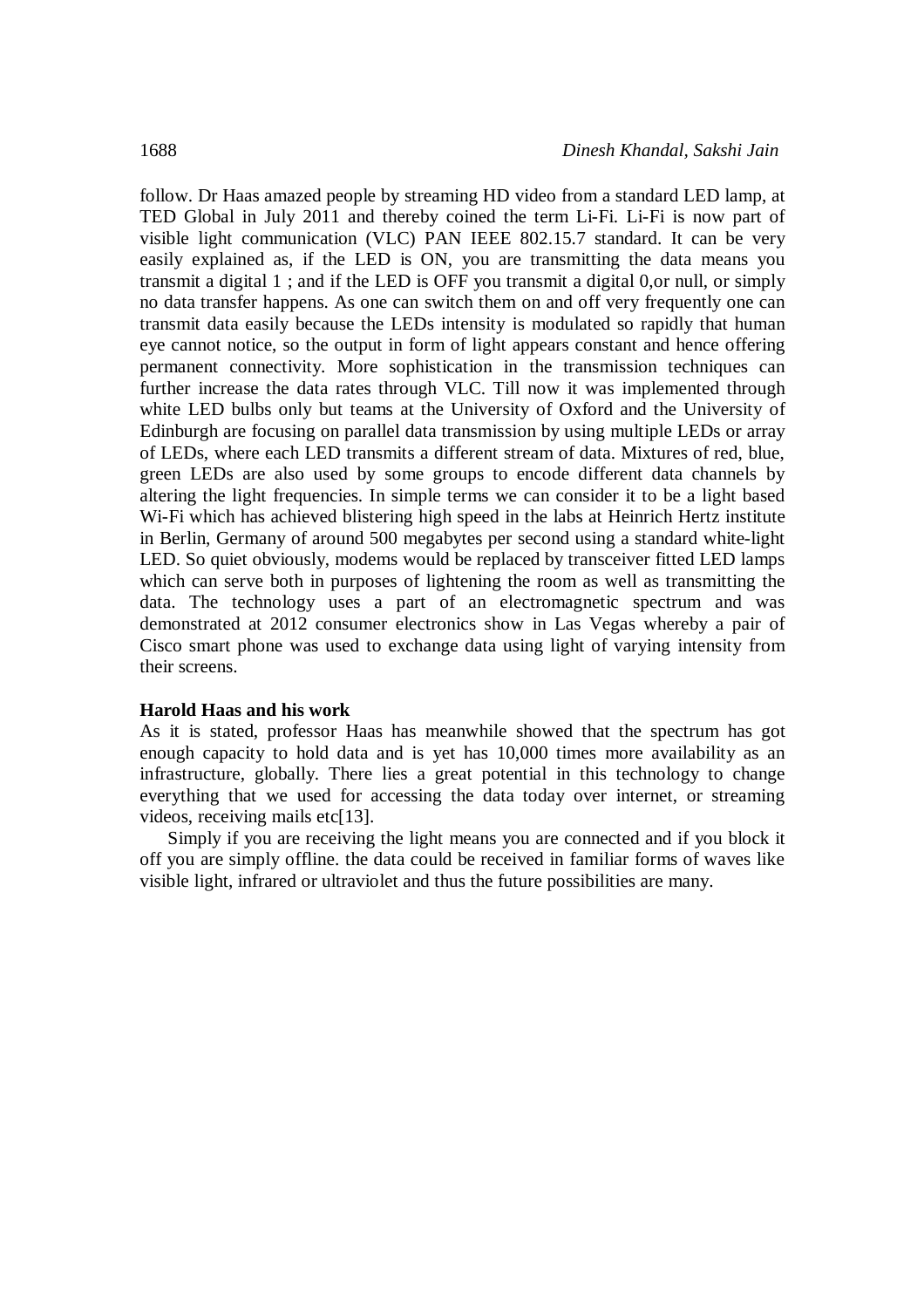

**Figure:1.1.**

## **Genesis of Li-Fi**

At TED global demonstration by Haas, where he achieved 10 mbps transfer rate increasing it further to 123 mbps after a month, he successfully demonstrated it by blocking the light source to block the video content received by the projector. Depleting bandwidths and faster data rates are major factors leading to further exploration of this utilitarian technique.

#### **How it works**

It is implemented by using a light bulb at the downlink transmitter. Normally the light bulb glows at a constant current supply however fast and subtle variations in current can be made to produce the optical outputs since it just uses the light, hence can be easily applied in aircrafts or hospitals or any such area where radio frequency communication is often problematic.

The operation procedure is very simple-, if the LED is on you transmit a digital 1, if it is off you transmit a 0. The LED can be switched on and off very quickly hence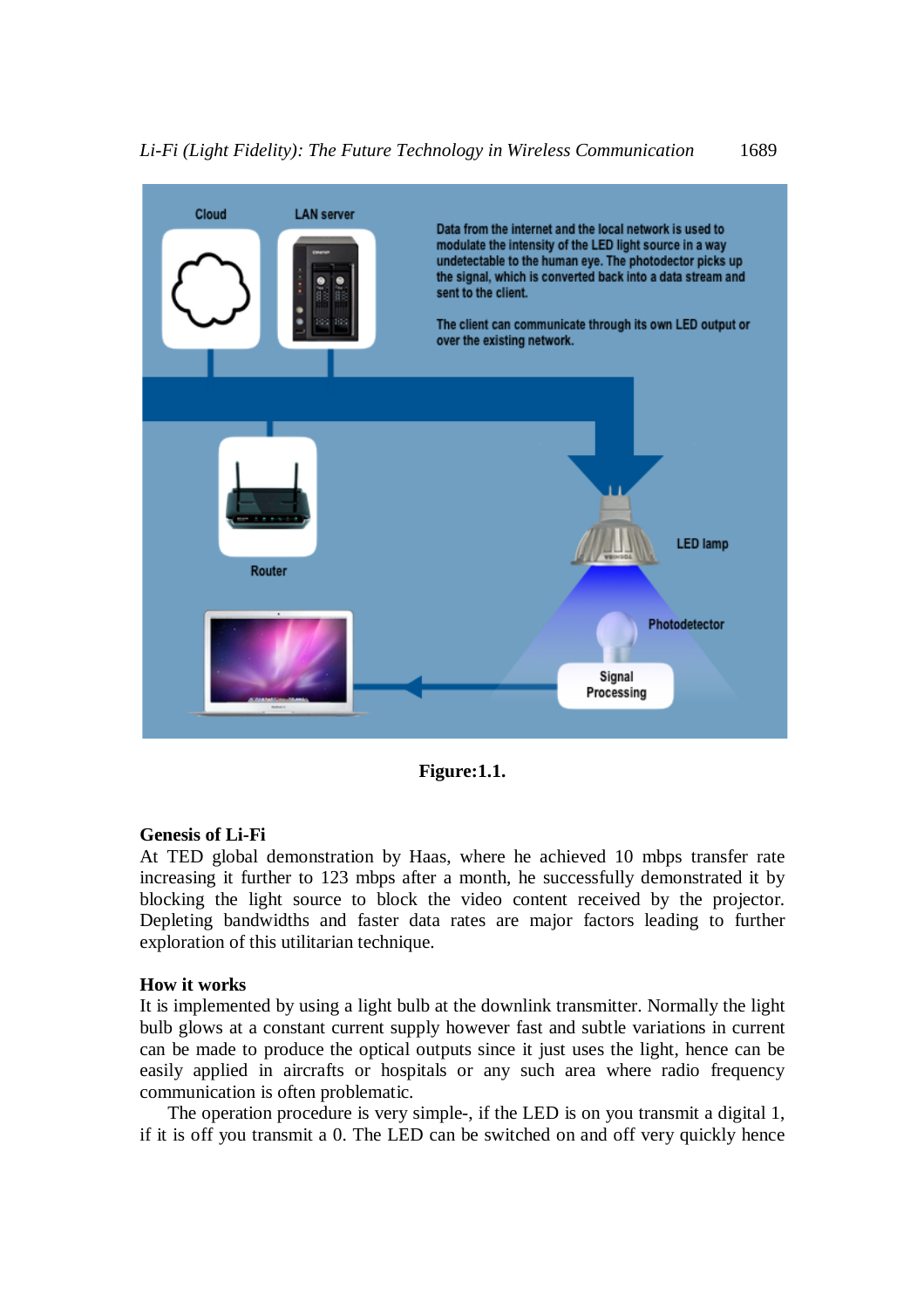providing nice opportunities to transmit data. Hence all that is required id some LED and a controller that code data into those LEDs flicker depending upon the data we want to encode. The more LEDs in your lamp, the more data it can process. To further get an clear idea of what is said above let us consider a IR remote which sends data stream at rate of 10000-20000 bps. Now replace the IR LED with a light box containing a large LED array which is capable of sending thousands of such streams at very fast rate. LEDs are found in traffic and street lights, car brake lights, remote control units and countless other applications. So visible light communication not only solves the problem related to lack of spectrum space but also enable novel application because this spectrum is unused and not regulated thus can be used for communication at very high speeds. This method of using rapid pulses of light to transmit information wirelessly, technically referred to as visible light communication (VLC) has a potential to compete with Wi-Fi and hence inspired the characterization of Li-Fi.

## **Transfer medium (fiber optic)**

Generally, fiber optic cables are wires that transmits data through a extremely thin layer of glass or plastic fiber threads. The relation between fiber optic thread and Li-Fi is that light signals travel through these fibers in form of light and then translated to 1's and 0's, the data part. However fiber optics are extremely expensive but massive bandwidth availability can do away with that and hence may soon replace most existing wired cables and the change has already started initiating.

## **APPLICATIONS ON LI-FI**

## **Health technologies**

For no longer time now medical technology would lag behind the rest of the wireless world. Till now operating rooms did not allowed Wi-Fi over radiation concerns, and there was also a whole lack of dedicated spectrum. Also if Wi-Fi is implemented in many hospitals, interference from cell phones and computers can block signals from monitoring equipment. Thus Li-Fi solves both problems: lights are not only allowed in operating rooms, but tend to be the most intended fixtures in the room. And, as mentioned by Haas in his TED Talk**,** Li-Fi has 10,000 times the spectrum of Wi-Fi, so we can't delegate red light to priority medical data.

## **Airlines**

Airline Wi-Fi wants captive audience to pay for the "service" of dial up on the plane. And also they are very expensive. Passengers will soon be offered a "high-speed like" connection on some airlines. Li-Fi could easily introduce that sort of speed to each passengers reading light. It would be interruption free to and from other wireless signals on the board.

## **Power Plants**

Wi-Fi and many other radiation or radio waves are bad for sensitive areas like those of power plants especially the atomic power plants. Nuclear power plants need fast,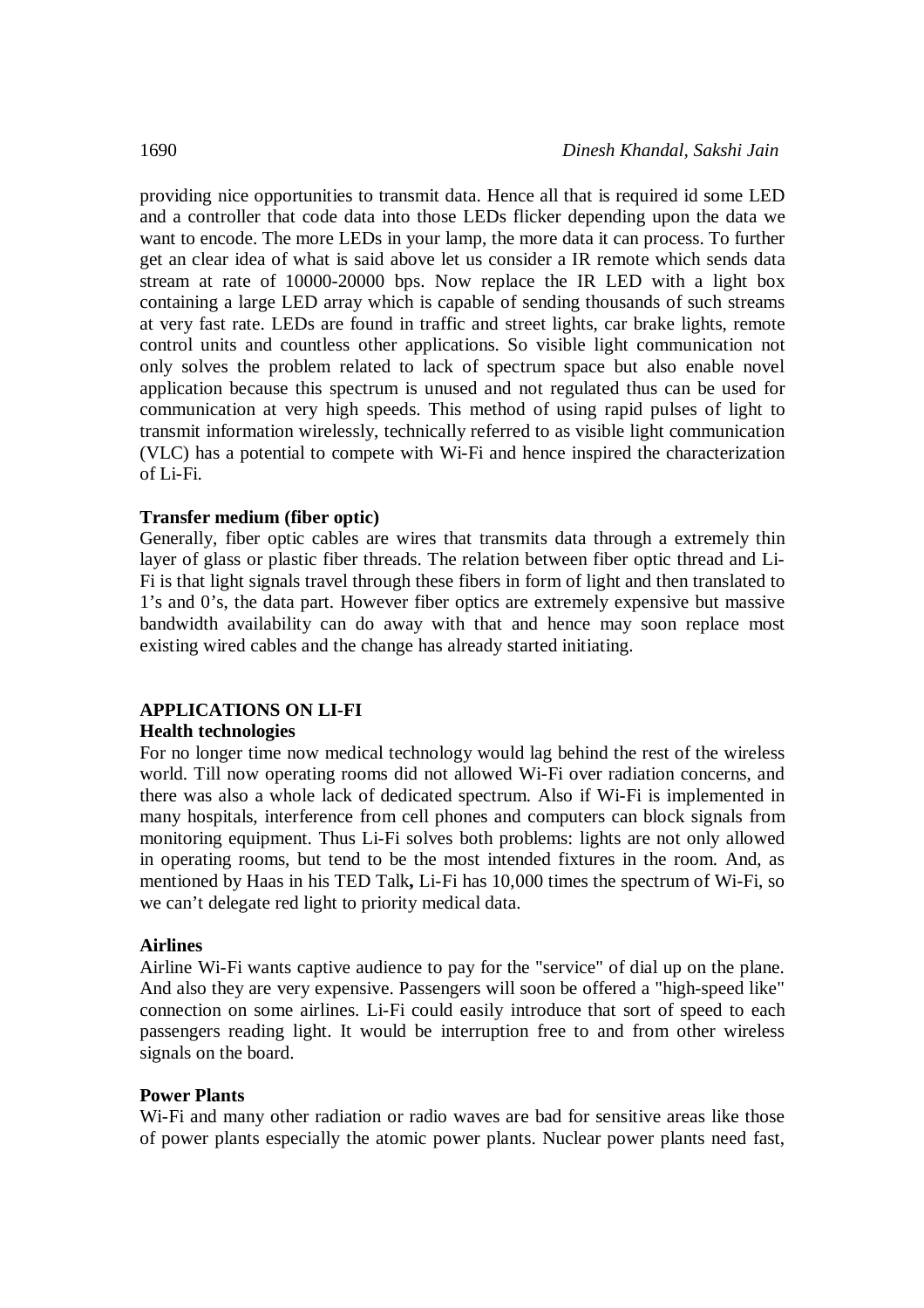inter-connected data systems to monitor things like demand, grid integrity and core temperature. Proper monitoring can save huge benefits in terms of energy and economy obviously. Li-Fi could offer safe, abundant connectivity for all areas of these sensitive locations. This would be cost effective as well as would improve upon the current implementations solutions.

## **Under sea working**

Underwater Rovers, also called toys of treasure seekers, operate from long cables that supply their power and allow them to receive signals from their pilots above. ROVs work efficiently until unless they got stuck somewhere or if the search area is huge. If made wireless and replaced with light — say from a submerged, high-powered lamp— then they would be free to explore more. They could also communicate with each other via headlamps, process intermediate data autonomously and periodically refer back to the surface, all the while obtaining their next batch of orders from the source.

## **Information Delegation**

Suppose your town is hit by earthquake and an average resident is not aware of such disastrous situations and precautions to be taken. Until he pass under a street light, he won't be aware of the emergency broadcasts. Remember, with Li-Fi, you're online only till its light. Subway stations and tunnels, common dead zones for most emergency communications, pose no obstruction and could opt to provide cheap highspeed Web access to every street corner.

## **Various Other Areas**

Can be used effectively in the places where it is difficult to lay the optical fiber cable. In operation theatres Li-Fi can be used for modern medical instruments. In traffic signals Li-Fi can be used to communicate with the LED lights of the cars. All of the street lamps can be transferred to Li-Fi lamps to transfer data. In aircraft Li-Fi can be used for data transmission. It can be used in petroleum or chemical as well as in nuclear plants where other transmission or frequencies could be hazardous [24].

## **Learning**

Lecture Halls Can Be Fun. Okay, well maybe not fun, but better. A few teachers tell me to download lecture notes from their blog in my time. Half the time I wished I already had the notes with me so that I could follow along as the lecture progressed. Imagine how interactive the classroom could be with real-time interconnectivity between 500 devices [8].

## **GPS usage**

Satellite navigation has been one of the most important technological advances of the last 50 years. No matter how good the systems get, they still don't work where we spend the majority of our time: the great indoors. Tools have been devised that cleverly use Wi-Fi triangulation and "hybrid" GPS (say, GPS coordinates combined with sensor data from a compass, pedometer, and accelerometer), but these are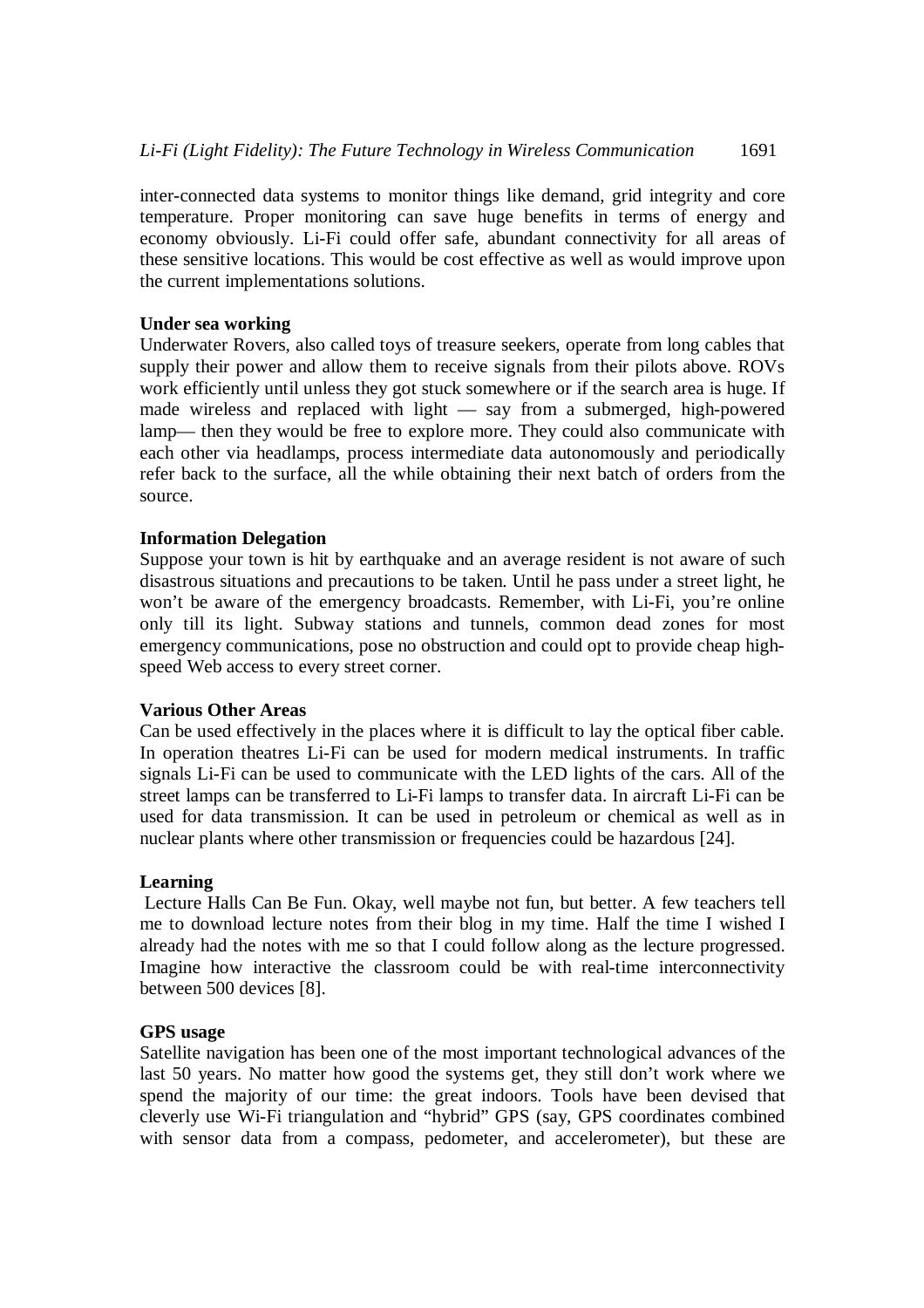inaccurate and generally unreliable. A company called Byte Light is trying to change this situation with a system that uses LED lighting to provide devices with accurate location data. [9]Byte Light's indoor location system works by controlling the pulses of LEDs so they work in a certain pattern. This pattern is not detectable to the human eye (it's working in the range of a hundreds of hertz), but can be picked up by the camera in a smartphone or tablet. Using the data gleaned from the LED modulation, the device works with an app and performs client-side calculations to figure out where it is within the structure. Wi-Fi isn't needed so networking is not a problem, and the calculations are performed on the device, so everything happens quickly.

## **ADVANTAGES OF LI-FI OVER WI-FI**

High speed connectivity of the rate of 500mbps.

- Li- Fi uses light rather than radio frequency signals so are intolerant to disturbances.
- VLC could be used safely in aircraft without affecting airlines signals.
- Integrated into medical devices and in hospitals as this technology doesn't deal with radio waves, so it can easily be used in all such places where Bluetooth, infrared, Wi-Fi and internet are broadly in use.
- Under water in sea Wi-Fi does not work at all but light can be used and hence undersea explorations are good to go now with much ease.
- There are billions of bulbs worldwide which just need to be replaced with LED's to transmit data.
- Security is a side benefit of using light for data transfer as it does not penetrate through walls.
- On highways for traffic control applications like where Cars can have LED based headlights, LED based backlights, and they can communicate with each other and prevent accidents.
- Using this Technology worldwide every street lamp would be a free data access point.
- The issues of the shortage of radio frequency bandwidth may be sorted out by Li-Fi.

## **COMPARISON BETWEEN LI-FI AND WI-FI**

LI-FI as discussed, is a term used to describe visible light communication technology applied to high speed wireless communication. It acquired this name due to the similarity to WI-FI, only using light instead of radio. WI-FI is great for general wireless coverage within buildings and LI-FI is ideal for high density wireless data coverage in confined area and for relieving radio interference issues, so the two technologies can be considered complimentary.

Table 1 also contains the current wireless technologies that can be used for transferring data between devices today i.e. Wi-Fi, Bluetooth and IrDA. Only Wi-Fi currently offers very high data rates. The IEEE 802.11n in most implementations provides up to 150Mbit/s (in theory the standard can go to 600Mbit/s) although in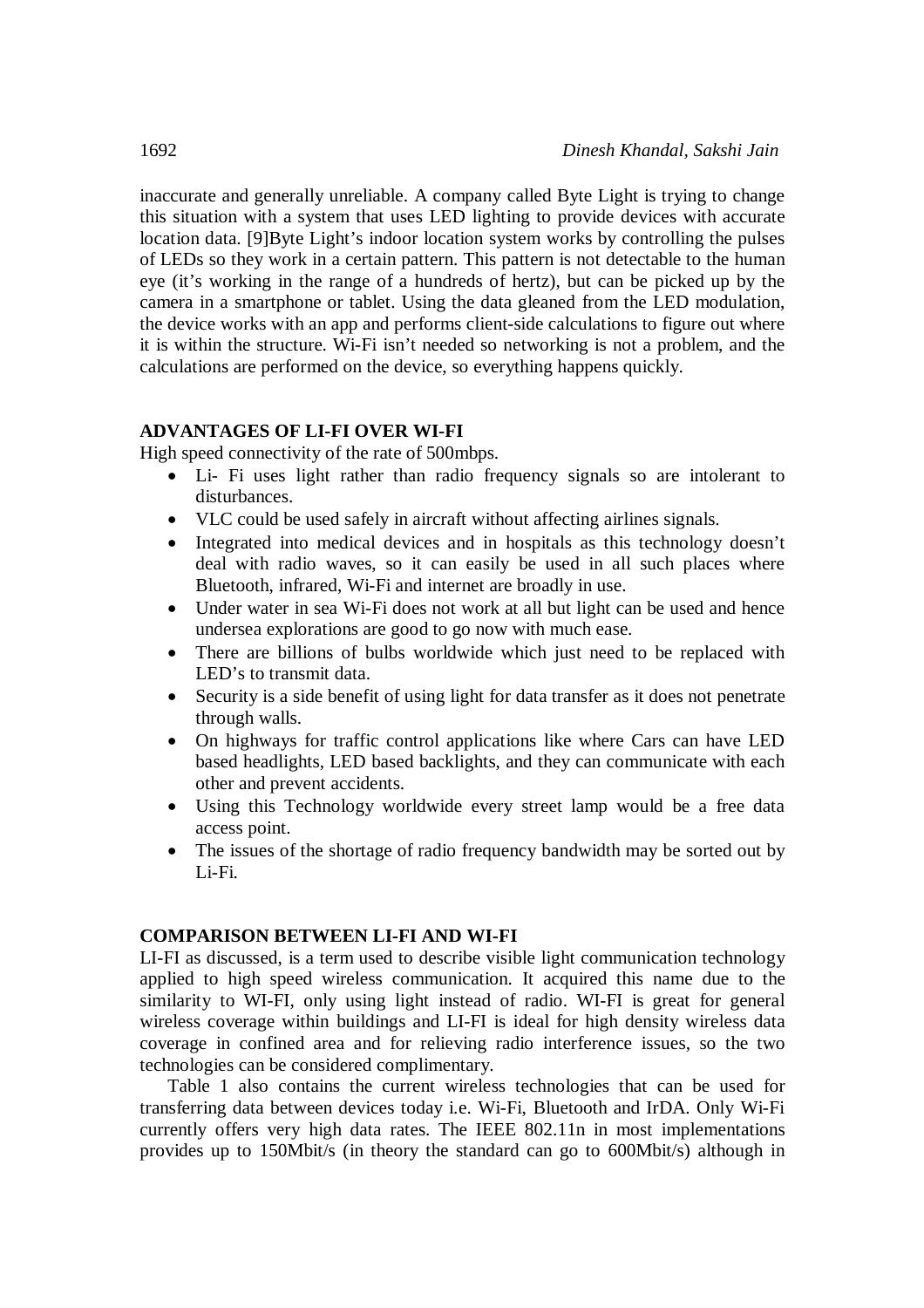practice you receive considerably less than this. Note that one out of three of these is an optical technology [7].

| Technology         | Speed     | Data density |
|--------------------|-----------|--------------|
| Wireless(current)  |           |              |
| Wi-Fi-IEEE 802.11n | 150 Mbps  | *            |
| Bluetooth          | 3 Mbps    | *            |
| <b>IRDA</b>        | 4 Mbps    | ***          |
| Wireless(future)   |           |              |
| WiGig              | 2Gbps     | $**$         |
| Giga-IR            | 1Gbps     | ***          |
| Li-Fi              | $>1$ Gbps | ****         |

## **Table 1 COMPARISON BETWEEN CURRENT & FUTURE WIRELESS TECHNOLOGIES**

## **CONCLUSION**

Possibilities for future utilization are abundant. Every light bulb can be converted into li-fi signal receptor to transfer data and we could proceed toward the cleaner, safer, greener and brighter future. As we know that the airways are getting clogged day by day Li-fi can offer a genuine and very efficient alternative. Li-Fi is enabled by advanced digital transmission technologies. Optical cell networks based on Li-Fi are the link between future energy efficient illumination and cellular communications. They can also harness unregulated, unused and vast amount of electromagnetic spectrum and can even enable ever smaller cells without the need for new infrastructure.

The issues of shortage of radio frequency can be tackled easily with only limitation being that it works in direct line of sight of light. There are no dead ends to technology and science. Now both light and radio waves can be used simultaneously to transfer data and signals.

## **6. REFERENCE**

- [1] M. Afgani, H. Haas, H. Elgala, and D. Knipp, "Visible Light Communication using OFDM" in Proc. of the 2nd International Conference on Testbeds and Research Infrastructures for the Development of Networks and Communities (TRIDENTCOM), Barcelona, Spain, March 1-3 2006, pp. 129-134.
- [2] D. Tsonev, S. Sinanović, and H. Haas, "Enhanced Subcarrier Index Modulation (SIM) OFDM" in Proc. Of IEEE Global Communications Conference (IEEE GLOBECOM 2011), Houston, Texas, USA, 5-9 Dec. 2011.
- [3] M. Di Renzo, H. Haas, and P.M. Grant, "Spatial Modulation for Multiple-Antenna Wireless Systems: A Survey", IEEE Communications Magazine, vol. 49, no. 11, Nov. 2011.